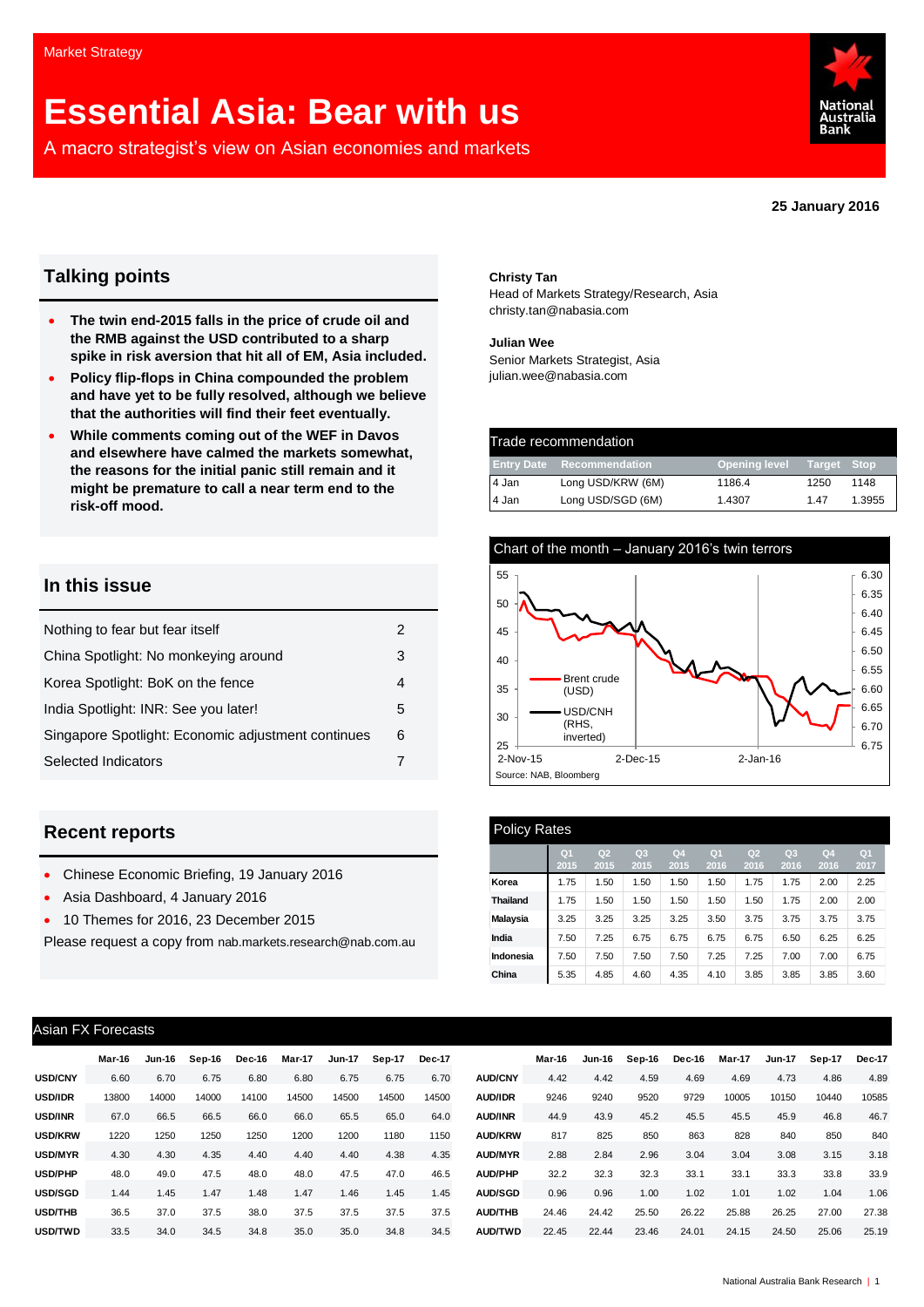### <span id="page-1-0"></span>**Nothing to fear but fear itself**

- **The twin end-2015 falls in the price of crude oil and the RMB against the USD contributed to a sharp spike in risk aversion that hit all of EM, Asia included.**
- **Policy flip-flops in China compounded the problem and have yet to be fully resolved, although we believe that the authorities will find their feet eventually.**
- **While comments coming out of the WEF in Davos and elsewhere have calmed the markets somewhat, the reasons for the initial panic still remain and it might be premature to call a near term end to the risk-off mood.**

### **The uneasy calm might not endure**

The first 14 trading days of 2016 were fairly brutal for global markets all round as risk aversion took hold in a big way, largely predicated on weakness in both oil and China. While comments from various parties in Davos and elsewhere helped to create a relief rally of sorts, it might be a bit premature to call for a full reversal in risk sentiment given that many of the fundamental underpinnings for the two key areas of weakness remain.

Nevertheless the reform process in China still looks orderly and under control, and the weakness in oil still looks to us to be very much an oversupply issue and not the early signs of flagging economic growth. The market at large might need more time to be convinced of these so in the interim, more weakness and more volatility cannot be ruled out.

### **China's contribution goes both ways**

Undoubtedly, China contributed materially to the loss of confidence towards the end of 2015 that ultimately led to the recent carnage. In the immediate aftermath of the RMB attaining reserve currency status upon admission to the IMF's Special Drawing Rights (SDR) basket on 30 November 2015, the PBoC seemed to let the market have much more say in determining the daily fixing. This saw the USD/CNY fixing rise strongly and the USD/CNH premium widen sharply, in turn exacerbating the demand for outflows and also the spill-over onto the Shanghai stock market. After various policy fumbles, the authorities seem to have settled on heavy intervention in the stock market and a suspension of the USD/CNY fixing mechanism as an interim "emergency mode" to calm markets down.

Source: NAB, Bloomberg Source: NAB, Bloomberg Source: NAB, Bloomberg Source: NAB, Bloomberg 6.30 6.35 6.40 6.45 6.50 6.55 6.60 6.65 6.70 25  $+$  6.75 30 35  $40$ 45 50 55 2-Nov-15 2-Dec-15 2-Jan-16 Brent crude (USD) USD/CNH (RHS, inverted)

While the Chinese delegation to Davos seems to have done a pretty decent job of helping to mollify the markets, this calm might not prove to be all that enduring. The officials struck a dual-track tone, vowing that China will honor its commitments to the IMF on RMB liberalization, but also vowing to "take care of investors" in the stock market. This corroborates our expectation that the authorities intend for the inexplicably stable USD/CNY fixing to be transitory and should reassure markets that the authorities intend to return to the path of liberalization and reforms. On the stock market though, the stance seems to be a little out-of-date but perhaps the authorities only have a high enough pain threshold for volatility in only one asset class at a time and FX currently takes priority.

### **Oil and the slippery slope**

The December OPEC decision to not cut production, against the backdrop of the imminent return of Iranian supply and first exports of US crude sent oil prices sliding fast in December and to below US\$30/bbl in January. Various narratives speculating that this might reflect weakening global demand, or might spark acute deflation, seemed to gain traction and contributed further to the loss of confidence.

While it must be emphasised that the oversupply situation still remains and will likely take some months to clear up, it does appear that the pre-Davos market price action had seen some amount of overshooting. Jawboning at Davos by the chairman of the Saudi state oil company will likely keep the oil price above US\$30/bbl for the near term, but it might also prove sticky on the upside.

### **Just how dead is this cat?**

Given the likely infusion of a significant amount of fear and relief in recent market movements, it is hard to say how far in either direction the bounce can go. Nevertheless, it has to be remembered that the fundamentals still favour a strong USD/Asia, especially from the immediate post-Davos levels. The USD/CNY is likely to soon be allowed to re-embark on its upward hike, and this will have a spillover onto other pairs like the USD/KRW and USD/SGD.

The USD/TWD meanwhile will also be supported by China's edgy response to Taiwan's second president from the pro-Independence Democratic Progressive Party. New presidentelect Tsai Ing-wen though seems to be very much a moderate and the jitters will probably fade away quietly.

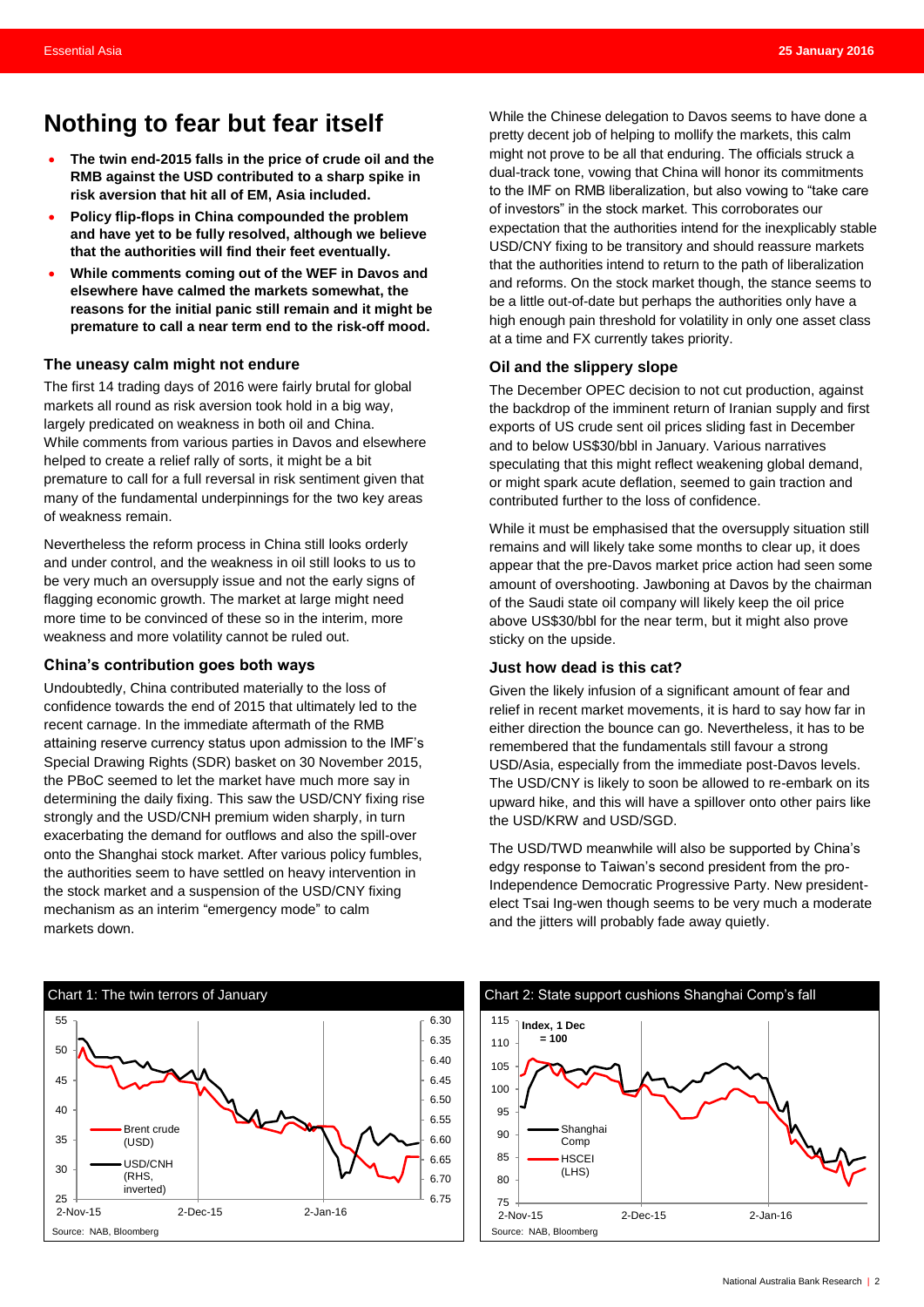### <span id="page-2-0"></span>**China Spotlight: No monkeying around**

- **The upward adjustment in the USD/CNY fixing in early December sparked a sharp climb in the USD/CNH and a sharp widening of the premium.**
- **That in turn sparked a sell-off in the Shanghai Composite and followed by some confusion on the part of the authorities.**
- **The events of December and January 2016 have introduced an increased level of doubt over the Chinese authorities' ability to manage an orderly reform path.**
- **While the authorities are still likely to find their feet, the return to the path of reforms might be a bit bumpy and could extend till after the Lunar New Year.**

### **Pushing past the pain**

The major take-aways from the events of December 2015 and January 2016 seems to be that the authorities do have a finite pain threshold and that was hit on 8 January, when the PBoC began to keep the USD/CNY fixing flat in the vicinity of 5.560. While the authorities do seem to have left hints that this is a temporary FX regime, it remains to be seen how much time is needed for them come to terms with the fact that liberalization inevitability entails spikes in volatility in both the equities and FX markets. Chinese officials at the World Economic Forum in Davos have however, reiterated China's commitment to continue to liberalize the management of the RMB.

What appears to have triggered the authorities to suspend the USD/CNY fixing mechanism introduced in August, is an 18% drop in the Shanghai Composite over the span of three weeks. During that time, the circuit breaker in the A-shares market, introduced in mid-2015, was triggered twice in consecutive days and the authorities finally removed it. Subsequent organized intervention (to purchase stocks) by various quasigovernment agencies failed to stem the selling in A-shares and the apparent suspension of the USD/CNY fixing mechanism seems to be a an attempt to break any feedback loop between the FX market and the A-shares market.

The disruptive impact on liquidity from the upcoming Lunar New Year holidays might give the authorities sufficient license to postpone a return to the August mechanism, but the



authorities have signalled that they intend to let the "fundamentals" determine cross-border capital flows. The need to uphold their agreement with the IMF over currency liberalization, and the recent move to manage the RMB against a basket of currencies suggest that there is no entrenched intention to return to "pegging" the RMB to the USD.

#### **Gradual slowdown still the central scenario**

Q4 GDP slowed to 6.8% yoy and 1.6% sa qoq, from 6.9% and 1.8% respectively in 3Q. Full year 2015 growth was 6.9%, broadly in line with market expectations and with the government's 7% target. Sectorally, the financial turmoil has hit financial intermediation, which slowed to 12.9% yoy growth in 4Q from 16.1% yoy in 3Q and 19.2% in 2Q. Helping to cushion that slowdown was an acceleration in construction to 7.3% yoy in 4Q from 5.8% in 3Q. This perhaps reflects some increase in fiscal spending on infrastructure.

Also hinting at targeted spending is the divergence in the growth rate in overall fixed asset investment (FAI) versus infrastructure-related FAI. The latter – 15% of total and consisting of FAI in railways, highways, information technology, water conservancy, and health care – continues to grow at close to 20% yoy compared to around 10% for overall FAI.

The other two key pieces of economic data were in line with the picture of gradual deceleration in growth. Industrial production slowed to 5.9% yoy in December from 6.2% in November, while retail sales slowed marginally to 11.1% yoy from 11.2%.

### **RMB still likely to depreciate gradually**

While it is difficult to say exactly how long the PBoC will keep the CNY on a tight leash and the fixing static, there are enough reasons to believe that the authorities will return to the medium term path of a more liberalized FX management regime. With the demand to take money out of China still appearing to be fairly intact, it is more than likely that this return to a more market-determined USD/CNY will also mean that the pair is likely to biased upwards for the next few months.

An outlook of a gradually rising USD/CNY therefore, still seems to be the most reasonable projection and we expect the pair to end the year at around 6.80.

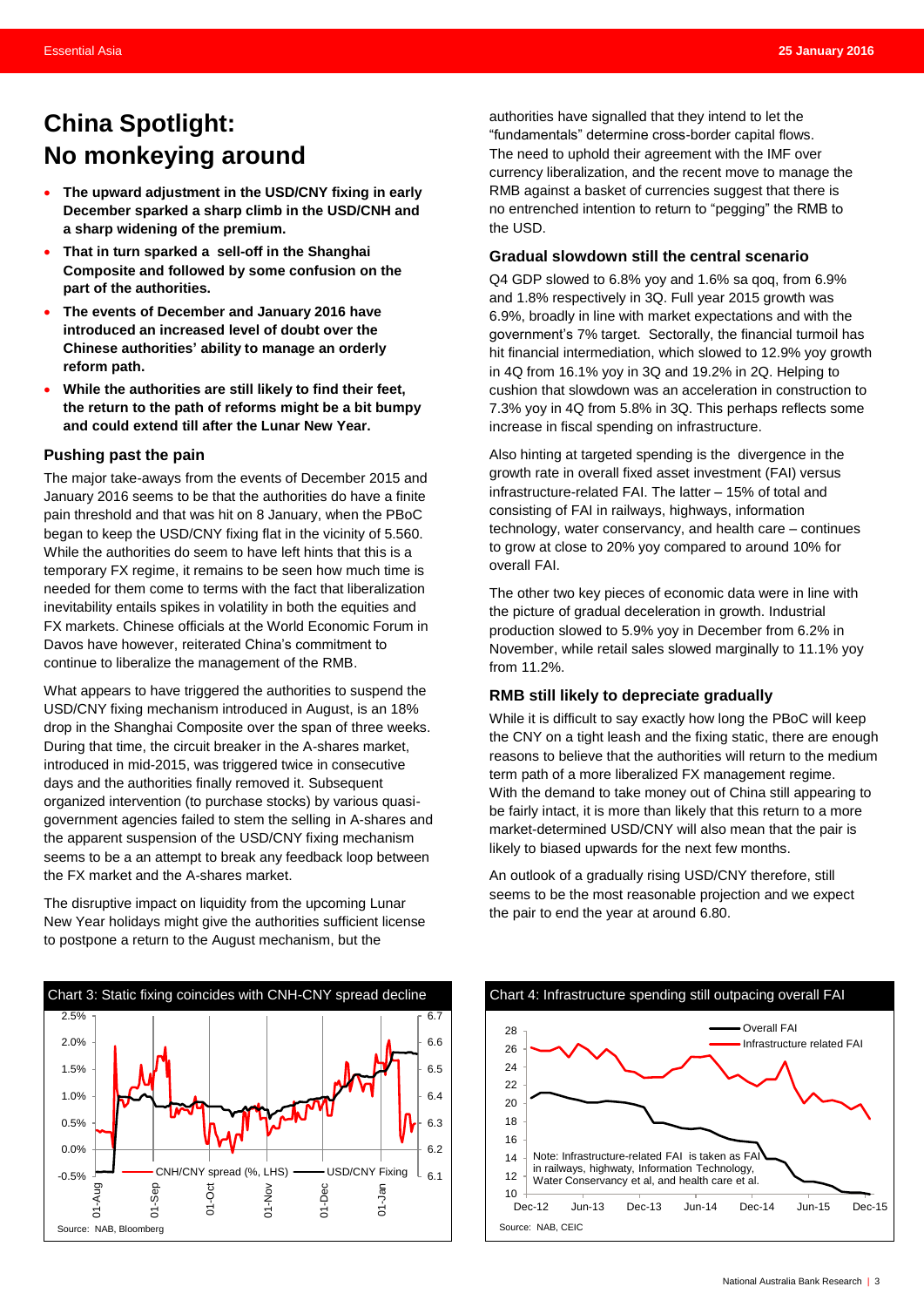### <span id="page-3-0"></span>**Korea Spotlight: BoK on the fence**

- **USD/KRW had been on a one-way track up but the USD/JPY's drop and the USD/CNY's stall in January have put the brakes on that.**
- **Strong household borrowing, robust inflation, a weakening currency, and US rate hikes all lean towards potential hikes by the Bank of Korea in the near future.**
- **We maintain our long USD/KRW position targeting 1250 in June 2016, as the USD/CNY looks set to head still higher in the months ahead.**

### **Staying the course**

Despite the chaos and uncertainty in Korea's larger neighbour to the west, the picture for Korea and the KRW remains fairly stable and clear: the confluence of pressures still indicate that the Won will likely weaken over the medium term. The main driver remains the pressure for the USD/CNY to head higher over the course of 2016.

In the near term, the USD/JPY's sharp tumble and the stalling of the USD/CNY's upward trek have seen the USD/KRW retrace downwards a little but this is not likely to prove too enduring.

This gradual weakening in the currency is not likely to be too disruptive given that domestic growth engines remain quite resilient and domestic corporations should be able to adjust quite comfortably. Since the Asian Financial Crisis in the late 1990s, Korea has kept its short-term external debt levels fairly low.

### **Growth remains healthy**

Expectations for Korea's GDP growth for 2016 remain at a fairly healthy 3%. Indeed, the Bank of Korea in its latest monetary policy statement elaborating on its January decision to keep rates unchanged, stated that domestic demand, especially consumption, continues to recover strongly. Employment also continues to grow, especially in the domestic-oriented sectors.

Additionally, inflation appears to be stubbornly resilient, even if headline inflation remains, at 1.3% yoy, substantially below the BoK's 2% inflation target – core inflation edged upwards to 2.4% yoy in December. The central bank also flagged an unsustainable rate of growth in household borrowing, especially mortgage borrowing, as a key concern.

Alongside these two factors, the BoK also mentioned US monetary policy, financial conditions in China, and capital flows. Apart from China, it might be argued that the outlook for US policy and the risk of capital flight are supportive of rate hikes in tandem with the US. The tone of the latest monetary policy statement seems to suggest that the BoK has moved to a fairly neutral stance on rates and are mulling the need to get even more hawkish.

### **Short term external debt not a problem**

Currency depreciation has sometimes been feared as a potential cause of disruptions to local corporations on the back of concerns about potential difficulties with servicing short term external debts. Indeed this was a problem during the Asian Financial Crisis but since then, external liabilities have been better managed. As of 3Q 2015, total short-term external liabilities (maturing in 12 months or less) accounted for just 8.6% of GDP or 33.4% of FX reserves.

### **Won depreciation still on track**

Given that full year 2015 exports were down 8%, the authorities will probably be quite comfortable with a depreciation in the KRW against both the JPY and the CNY. While the USD/JPY might stay around current levels for a while if risk aversion continues, the USD/CNY rate should resume its upward trek soon enough. It is unlikely that the Chinese authorities will risk their newfound international credibility by reverting back to a pegged USD/CNY. Any upward move in the USD/JPY will add upward pressure to USD/KRW.



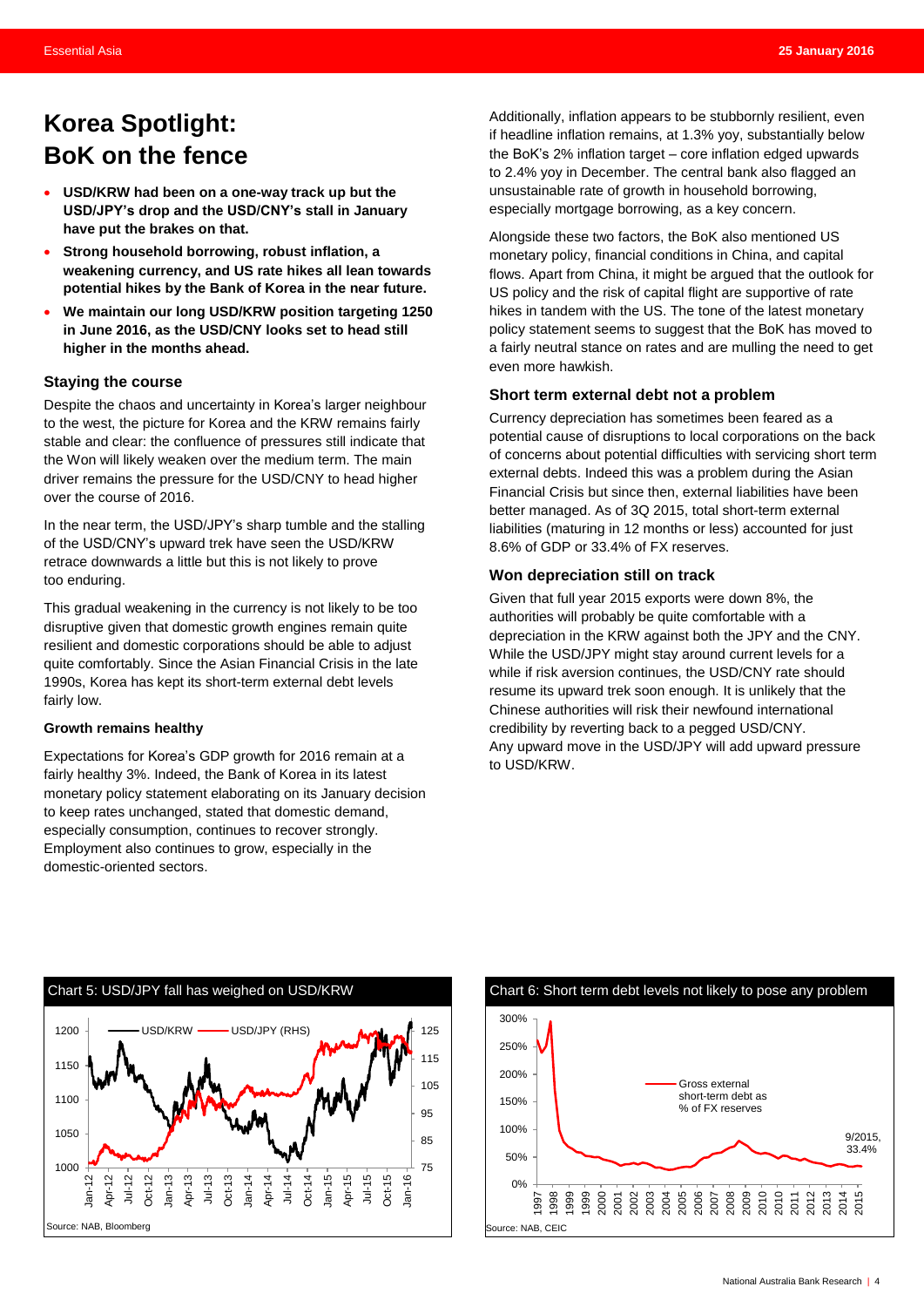### <span id="page-4-0"></span>**India Spotlight: INR: See you later!**

- **The INR has remained fairly stable against the backdrop of a more volatile North Asia.**
- **Growth momentum looks set to remain strong, despite a December dip in industrial production.**
- **If early passage of reforms like the GST in April 2016 starts to look likely, increased portfolio inflows could be induced.**

### **INR to ride the volatility**

As we noted in December's Essential Asia, India's growth and inflation outlooks are the most positive in Asia. These and the high carry on the INR, probably contributed to the USD/INR remaining fairly stable despite the turmoil in financial markets, along with some intervention from the RBI. The INR continues to look set to outperform most of its Asian counterparts.

As the markets continue to be roiled, in large part by the uncertainties surrounding China, Indian markets will also benefit from the economy's relatively autarkic state, especially with respect to trade links with China. Additionally, India is also seen as possessing a greater capacity to productively absorb investment, as seen by Japan's interest.

### **Growth looks fine but inflation stubbornly resilient**

So far, the growth side appears to still be on track but inflation looks to be less cooperative. Despite November's dip in industrial production overall and that of both capital goods and consumer durables, the multi-month trend in both of these is still positive and general sentiment indicators still suggest that the domestic growth drivers are strong.

Inflation though looks like it could be somewhat sticky on the downside, with core inflation creeping up a little over the last few months. Headline CPI inflation also crept up from 5.4% yoy in November to 5.6% yoy in December. A continued moderation in inflation would be crucial to providing room for the INR to appreciate on trade-weighted terms without losing too much in terms of competitiveness. This though should not be ruled out if the RBI does indeed hold off on rate cuts in H1.

### **Yield curve could steepen**

As the market continues to price in the improving growth outlook, the yield curve could start to steepen in earnest. Already, the 10yr-2yr spread has begun to widen, with the 10yr yield doing most of the work there. The improving growth outlook is probably the easier one to price in, given that the data has been trending in that direction for some time now.

The outlook on interest rates though is in a bit of a state of limbo right now, with the relatively high interest rate and relatively low and stable inflation leaving the RBI more room for further cuts this year – indeed NAB is expecting another 50bps worth of cuts in 2016. On the other hand, there are caveats to that view in the shorter term: US rate hikes, bottoming core inflation, and the RBI's hints about not cutting anymore in the near term.

In short, near term steepening should be driven more by rising longer-dated yields while falling short-dated yields could start to drive the steepening towards the middle of the year. Money moving out of longer-dated bonds though might well still stay in India, most likely moving to equities.

### **That elusive GST bill**

The posturing continues between the government and the opposition, with both sides claiming obstructionism by the other. The key cut-off is the April passage of the 2016 budget, although if the GST bill passed shortly after, the benefits might still feed through into expenditure plans. It is estimated that the GST will generate around USD 15 billion a year via a boost to growth from the harmonization of the tax structure. For now, there is still a good chance that the GST bill could still contribute to the 2016 budget.

### **Risk-off environment dragging the INR along**

While India's fundamentals remain positive, the fall-off in risk appetite in the markets has hurt Emerging Market currencies and assets hard – and the INR has not been able to buck the trend. While losses in the INR have been fairly muted, it does appear likely that the central bank has been in the market to contain volatility. Our short USD/INR trade has been stopped out but we will look for a better time, and probably a better level, to re-enter that trade.



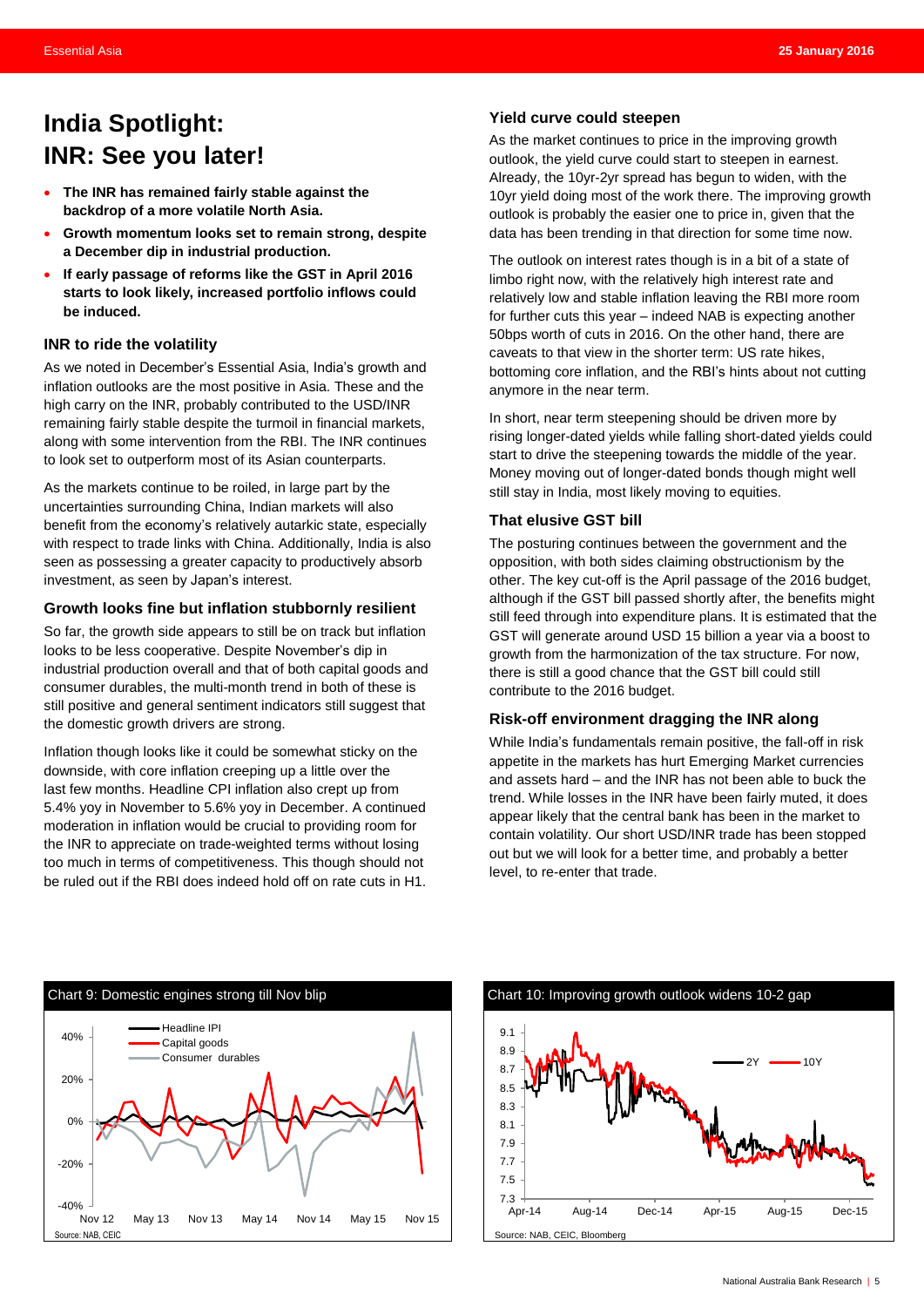### <span id="page-5-0"></span>**Singapore Spotlight: Economic adjustment continues**

- **Advanced estimate for Q4 GDP came in surprisingly strong with construction and services both looking fairly healthy.**
- **The SGD remains quite tethered to the CNY and susceptible to the general risk-off sentiment.**
- **The SGD NEER has drifted near to the floor of the band but an April flattening of the policy band slope is not a sure thing yet.**

#### **Economy still robust but external chaos dominates**

The SGD continues to be tethered to the chaos emanating out China and has weakened despite a fairly strong Q4 GDP number. The SGD is likely to remain a key proxy for the wider market's sentiment towards Emerging Asia, particularly China.

The recent simultaneous weakness in the CNY alongside strength in the EUR and JPY, has taken the SGD NEER closer to the floor of the policy basket but it is not likely that the authorities will be easily spooked, especially with growth looking strong and core inflation still looking like it's bottoming.

| Table 1: Economy stabilizing but still fragile |         |                 |            |             |  |  |  |  |  |
|------------------------------------------------|---------|-----------------|------------|-------------|--|--|--|--|--|
|                                                | ΙP      | <b>Core CPI</b> | <b>PMI</b> | <b>NODX</b> |  |  |  |  |  |
| Actual                                         | $-5.5%$ | 0.2%            | 49.5       | $-3.3%$     |  |  |  |  |  |
| <b>BBG</b> consensus                           | $-3.0%$ | 0.4%            | N/A        | 1.5%        |  |  |  |  |  |
| <b>Previous</b>                                | $-5.4%$ | 03%             | 49.2       | $-0.5%$     |  |  |  |  |  |

### **Economic restructuring still ongoing**

As the growth trend in the three major industrial segments illustrate quite clearly, manufacturing is continuing on its long walk into the sunset even as services continues to hum along. The growth spurt in construction is probably a reflection of the fiscal spending on infrastructure (mainly mass transit) and the growth rate could taper off later in 2016, unless the government decides to run another year of deficit spending.

With the turmoil in the financial services and risk aversion hurting Emerging Markets, including Asia, financial services – which has been amongst the frontrunners in the services segment of the economy – could suffer somewhat and lower the rate of growth in Q1 2016. This might not necessarily translate into significant loosening, given the economy seems to already be running at close to capacity.

This continued gradual shift towards services also shifts the dynamics of the management of SGD policy away from prioritizing price adjustment in favor of a regime that abets the new growth sectors. Services tends to benefit more from stability in the currency, especially financial services.

### **S\$NEER slides on EUR and JPY strength**

The appreciation of the USD, EUR and JPY since the middle of December has served to significantly weaken the SGD NEER. Additionally, the increasingly risk-off environment saw the SGD also weaken against some key Asian counterparts like the CNY and the THB, which also contributed to lowering the NEER.

Over the next few weeks, the amount of adjustment in the majors could be less severe and any improvement in the market risk appetite should see the SGD NEER stabilize somewhat, around 1.7% below the mid-point. This doesn't leave a lot of downside room but the authorities have shown a willingness to let the NEER grind against the floor of the band before adjusting the policy band, especially if it pertains to an inter-meeting adjustment.

USD/SGD upside is likely to persist going forward, albeit in fits and starts, largely in line with the USD/CNY. The SGD though will probably roughly keep pace with most of its other Asian counterparts so the decline in the NEER going forward should be more gradual.

Nevertheless, should the S\$NEER get close to the floor of the band around the time of the twice yearly MAS policy meeting, it is possible that the decision could turn out to be another "slight" reduction to the upward slope of the policy band.



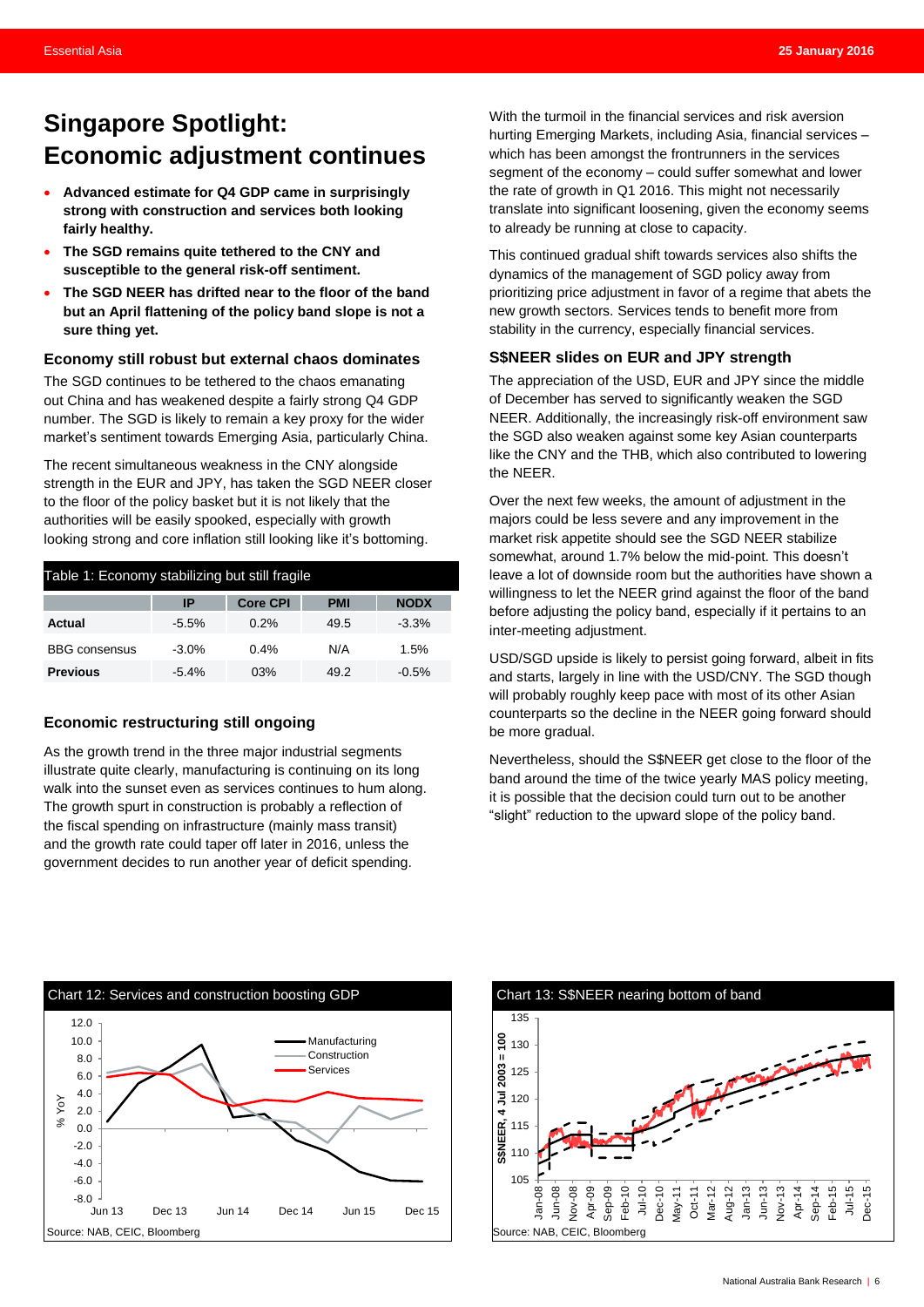## <span id="page-6-0"></span>**Selected Indicators**

|                      |                | $Dec-15$ | Mar-16 | $Jun-16$ | $Sep-16$ | $Dec-16$ | <b>Mar-17</b> | <b>Jun-17</b> |
|----------------------|----------------|----------|--------|----------|----------|----------|---------------|---------------|
| Australian Dollar    | AUD/USD        | 0.70     | 0.67   | 0.66     | 0.68     | 0.69     | 0.69          | 0.70          |
| New Zealand Dollar   | NZD/USD        | 0.62     | 0.62   | 0.60     | 0.61     | 0.61     | 0.61          | 0.62          |
| Japanese ven         | USD/JPY        | 121      | 115    | 116      | 118      | 121      | 123           | 124           |
| Euro                 | EUR/USD        | 1.06     | 1.09   | 1.07     | 1.06     | 1.07     | 1.07          | 1.08          |
| <b>British Pound</b> | <b>GBP/USD</b> | 1.52     | 1.42   | 1.39     | 1.36     | 1.39     | 1.39          | 1.42          |
| Swiss Franc          | USD/CHF        | 0.97     | 1.00   | 1.02     | 1.05     | 1.07     | 1.06          | 1.06          |
| Canadian Dollar      | USD/CAD        | 1.40     | 1.47   | 1.47     | 1.46     | 1.46     | 1.44          | 1.43          |
| Chinese New Yuan     | USD/CNY        | 6.40     | 6.60   | 6.70     | 6.75     | 6.80     | 6.80          | 6.75          |

| Average annual growth in GDP (%) |      |      |      |      |  |  |  |  |  |  |
|----------------------------------|------|------|------|------|--|--|--|--|--|--|
|                                  | 2013 | 2014 | 2015 | 2016 |  |  |  |  |  |  |
| Hong Kong                        | 3.1  | 2.5  | 2.4  | 2.6  |  |  |  |  |  |  |
| Indonesia                        | 5.6  | 5.0  | 4.6  | 4.5  |  |  |  |  |  |  |
| Singapore                        | 4.4  | 2.9  | 2.2  | 3.3  |  |  |  |  |  |  |
| Taiwan                           | 2.2  | 3.8  | 2.1  | 2.8  |  |  |  |  |  |  |
| Thailand                         | 2.8  | 0.9  | 2.9  | 3.8  |  |  |  |  |  |  |
| Malaysia                         | 4.7  | 6.0  | 6.7  | 4.9  |  |  |  |  |  |  |
| S Korea                          | 2.9  | 3.3  | 2.2  | 2.5  |  |  |  |  |  |  |
| Philippines                      | 7.1  | 6.1  | 5.4  | 5.7  |  |  |  |  |  |  |
| Total                            | 4.2  | 4.0  | 3.6  | 3.8  |  |  |  |  |  |  |

| Table 3: NAB Key Macro Forecasts     |        |        |                  |        |                  |      |      |  |  |  |
|--------------------------------------|--------|--------|------------------|--------|------------------|------|------|--|--|--|
| Global growth forecasts % change yoy |        |        |                  |        |                  |      |      |  |  |  |
| Country/region                       | 2011   | 2012   | 2013             | 2014   | 2015             | 2016 | 2017 |  |  |  |
| <b>United States</b>                 | 1.6    | 2.2    | 1.5              | 2.4    | 2.5              | 2.4  | 2.3  |  |  |  |
| Japan                                | $-0.4$ | 1.7    | 1.6              | $-0.1$ | 0.6              | 1.1  | 0.9  |  |  |  |
| Euro-zone                            | 1.7    | $-0.8$ | $-0.2$           | 0.9    | 1.4              | 1.7  | 1.9  |  |  |  |
| <b>United Kingdom</b>                | 2.0    | 1.2    | $2.2\,$          | 2.9    | 2.4              | 2.3  | 2.2  |  |  |  |
| <b>Emerging Asia</b>                 | 4.4    | 4.6    | 4.2              | 4.0    | 3.7              | 3.8  | 4.1  |  |  |  |
| <b>Latin America</b>                 | 4.9    | 2.5    | 2.6              | 0.9    | $-0.2$           | 1.1  | 1.6  |  |  |  |
| China                                | 9.3    | 7.8    | 7.7              | 7.3    | 6.9              | 6.7  | 6.5  |  |  |  |
| Canada                               | 3.0    | 1.9    | 2.0              | 2.4    | 1.0              | 1.7  | 1.8  |  |  |  |
| <b>Australia</b>                     | 2.7    | 3.5    | 2.0              | 2.6    | 2.4              | 2.7  | 3.0  |  |  |  |
| <b>New Zealand</b>                   | 1.8    | 2.4    | 2.3              | 3.3    | $2.2\phantom{0}$ | 1.8  | 2.0  |  |  |  |
| <b>India</b>                         | 7.9    | 4.9    | 6.4              | 7.1    | 7.5              | 7.6  | 7.4  |  |  |  |
| Africa                               | 5.4    | 4.4    | 5.2              | 5.0    | 3.8              | 4.3  | 4.0  |  |  |  |
| <b>Eastern Europe</b>                | 5.4    | 1.4    | 2.9              | 2.8    | 3.0              | 2.9  | 2.6  |  |  |  |
| <b>Middle East</b>                   | 3.9    | 4.8    | 2.4              | 2.7    | 2.7              | 2.5  | 2.5  |  |  |  |
| Other advanced                       | 3.3    | 2.0    | $2.2\phantom{0}$ | 2.8    | 2.3              | 2.4  | 2.6  |  |  |  |
| <b>World</b>                         | 4.39   | 3.38   | 3.27             | 3.30   | 2.99             | 3.18 | 3.32 |  |  |  |

Source all tables: National Australia Bank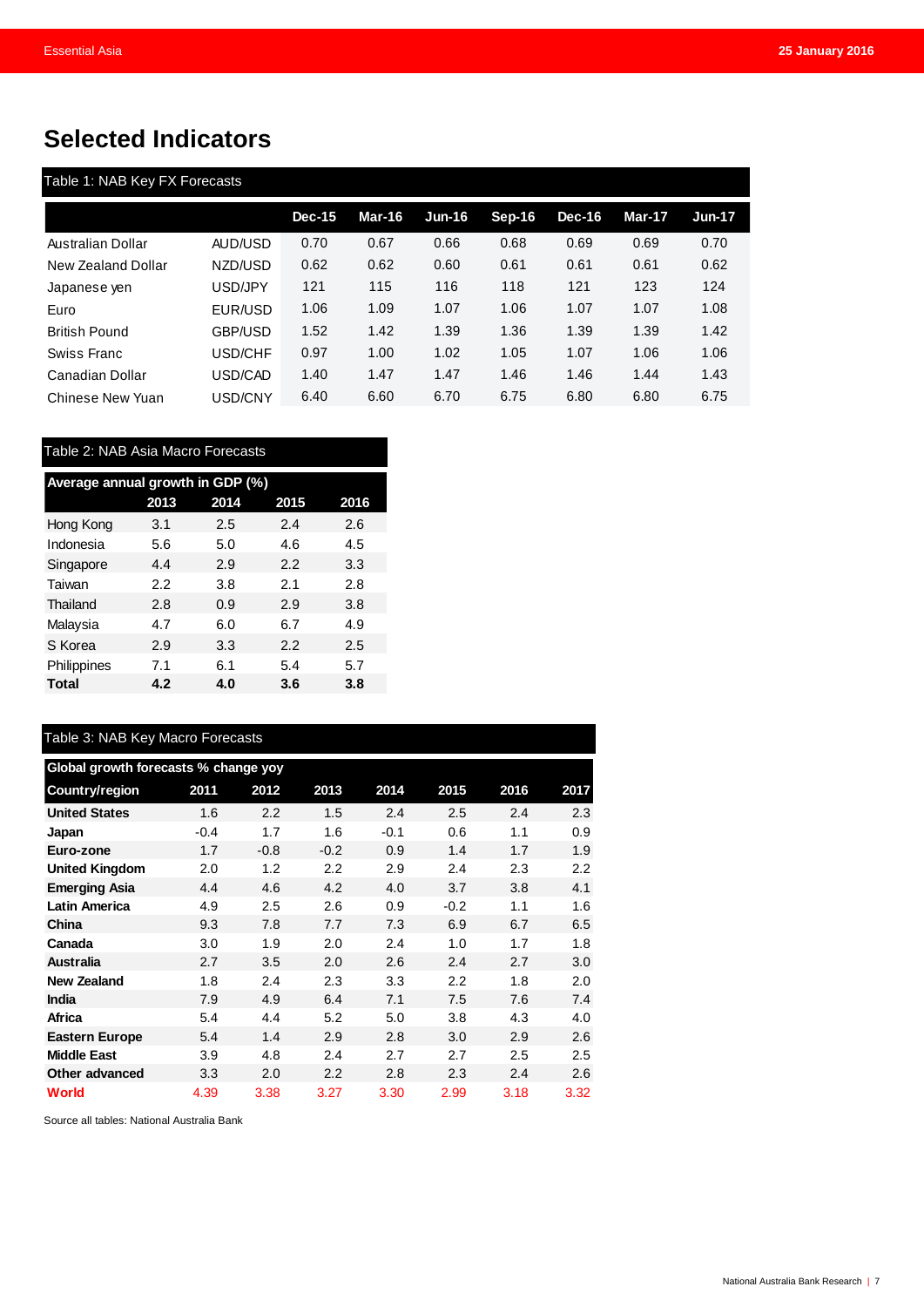### **Markets Research**

Peter Jolly Global Head of Research +61 2 9237 1406

### **Australia**

**Economics**

Ivan Colhoun Chief Economist, Markets +61 2 9237 1836

David de Garis Senior Economist +61 3 8641 3045

Tapas Strickland Economist +61 2 9237 1980

**FX Strategy** Ray Attrill Global Co-Head of FX Strategy +61 2 9237 1848

Rodrigo Catril Currency Strategist +61 2 9293 7109

**Interest Rate Strategy** Skye Masters Head of Interest Rate Strategy +61 2 9295 1196

**Credit Research** Michael Bush Head of Credit Research +61 3 8641 0575

Simon Fletcher Senior Credit Analyst – FI +61 2 9237 1076

Andrew Jones Credit Analyst +61 3 8641 0978

**Distribution** Barbara Leong Research Production Manager +61 2 9237 8151

### **New Zealand**

Stephen Toplis Head of Research, NZ +64 4 474 6905

Craig Ebert Senior Economist +64 4 474 6799

Doug Steel Senior Economist +64 4 474 6923

Kymberly Martin Senior Market Strategist +64 4 924 7654

Raiko Shareef Currency Strategist +64 4 924 7652

Yvonne Liew Publications & Web Administrator +64 4 474 9771

### **Asia**

Christy Tan Head of Markets Strategy/Research, Asia +852 2822 5350

Julian Wee Senior Markets Strategist, Asia +65 6632 8055

**Distribution** Kevin Tsang Marketing Manager +852 2822 5388

**Corporate Affairs** Aida Mekonnen Corporate Affairs Manager +65 6419 6845

### **UK/Europe**

Nick Parsons Head of Research, UK/Europe, and Global Co-Head of FX Strategy +44 207 710 2993

Gavin Friend Senior Markets Strategist +44 207 710 1588

Derek Allassani Research Production Manager +44 207 710 1532

### **Group Economics**

Alan Oster Group Chief Economist +61 3 8634 2927

Riki Polygenis Head of Economics, Australia +61 3 8697 9534

James Glenn Senior Economist – Australia +61 3 9208 8129

Vyanne Lai Economist – Australia +61 3 8634 0198

Phin Ziebell Economist – Agribusiness +61 475 940 662

Amy Li Economist – Australia +61 3 8634 1563

Dean Pearson Head of Industry Analysis +61 3 8634 2331

Robert De Iure Senior Economist – Industry Analysis +61 3 8634 4611

Brien McDonald Senior Economist – Industry Analysis +61 3 8634 3837

Karla Bulauan Economist – Industry Analysis +61 3 8641 4028

Tom Taylor Head of Economics, International +61 3 8634 1883

Tony Kelly Senior Economist – International +61 3 9208 5049

Gerard Burg Senior Economist – Asia +61 3 8634 2788

John Sharma Economist – Sovereign Risk +61 3 8634 4514

Jacqui Brand Personal Assistant +61 3 8634 2181